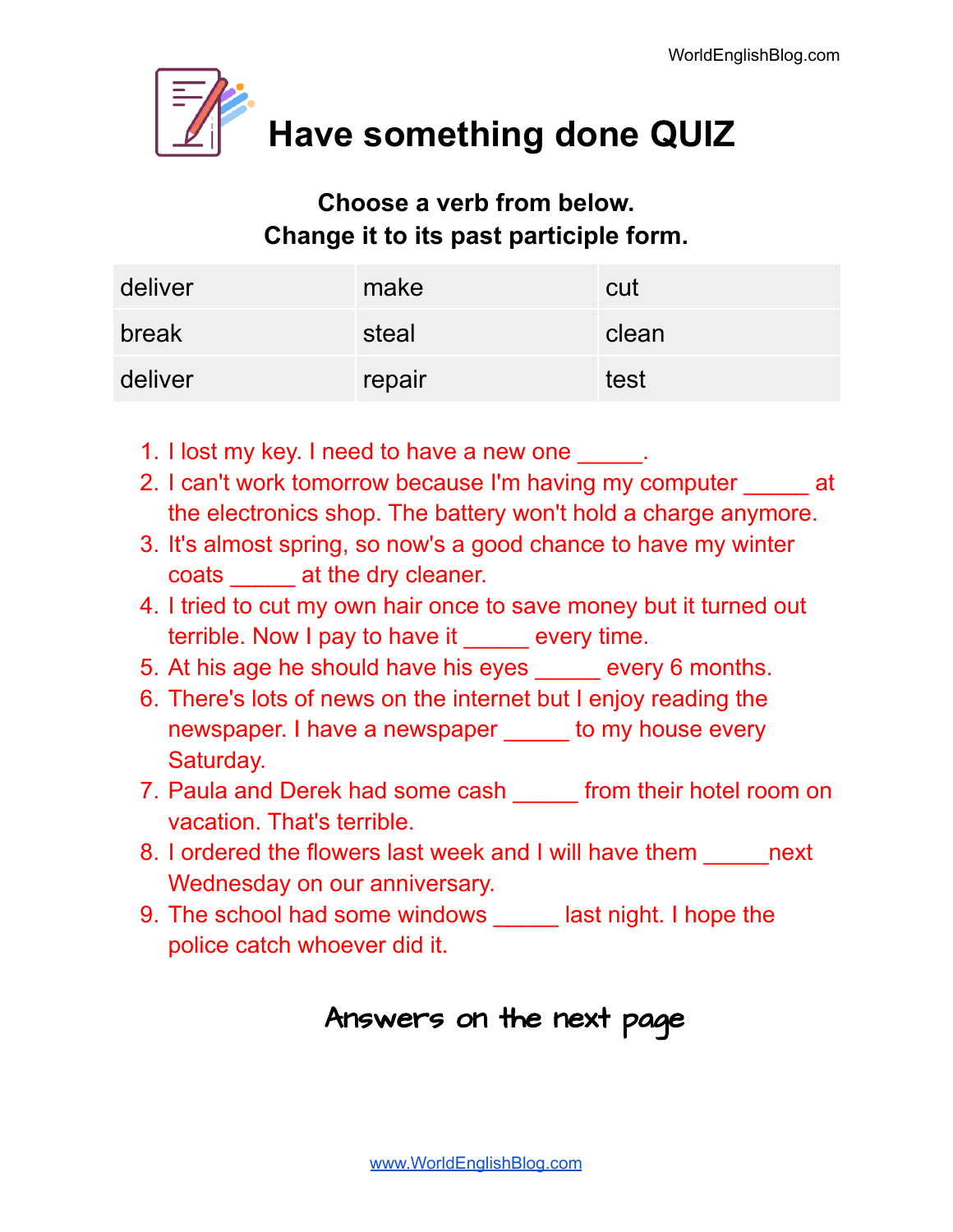

- 1. I lost my key. I'll need to have a new one **made**.
- 2. I can't work tomorrow because I'm having my computer **repaired** at the electronics shop. The battery won't hold a charge anymore.
- 3. It's almost spring, so now's a good chance to have my winter coats **cleaned** at the dry cleaner.
- 4. I tried to cut my own hair once to save money but it turned out terrible. Now I pay to have it **cut** every time.
- 5. At his age he should get his eyes **tested** every 6 months.
- 6. There's lots of news on the internet but I enjoy reading the newspaper. I have a newspaper **delivered** to my house every Saturday.
- 7. Paula and Derek had some cash **stolen** from their hotel room on vacation. That's terrible.
- 8. I ordered the flowers last week and I will have them **delivered** next Wednesday on our anniversary.
- 9. The school had some windows **broken** last night. I hope the police catch whoever did it.



Keep Learning!